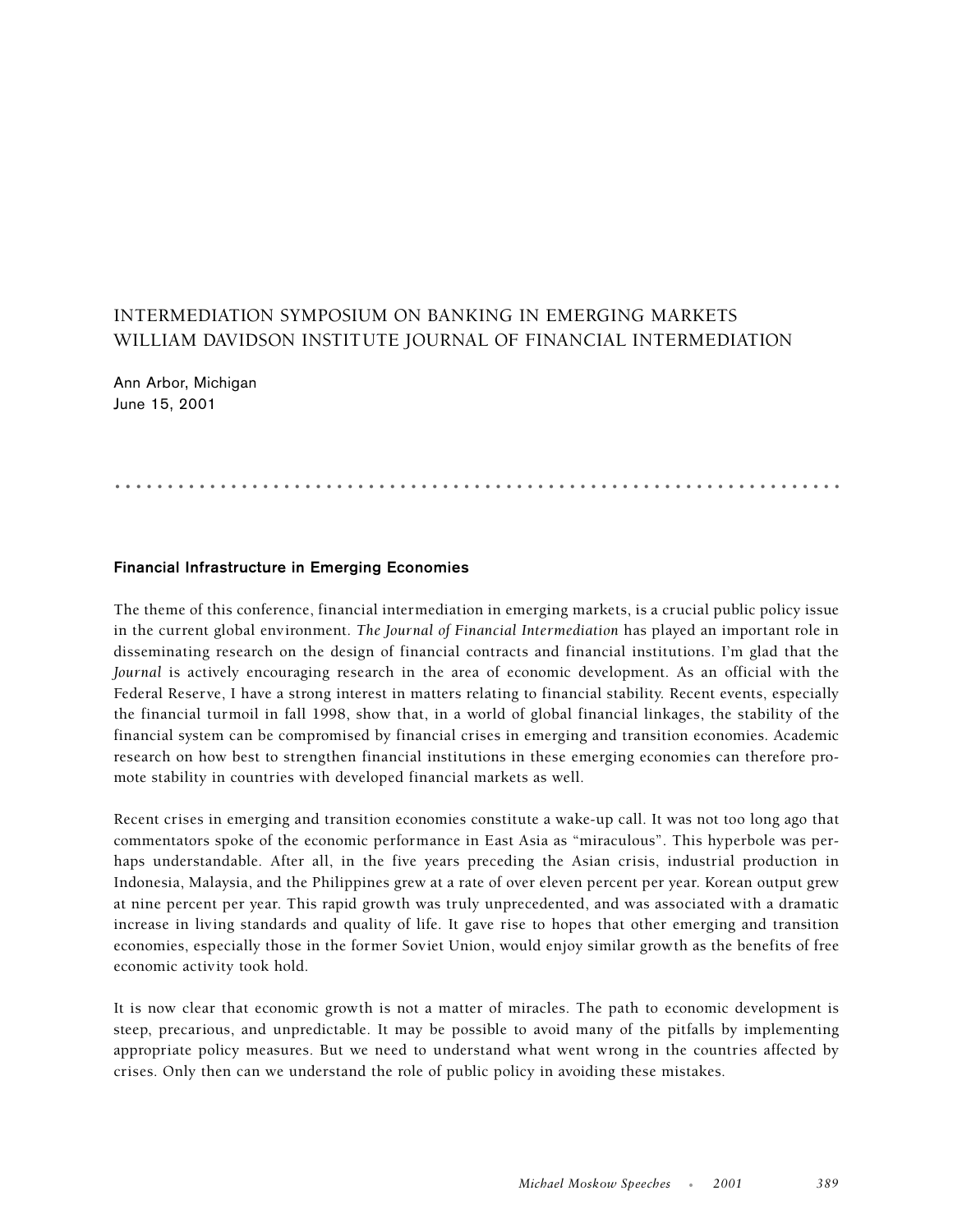The proximate causes of the recent financial crises are fairly clear. In the case of the Asian crisis, there was a maturity mismatch between assets and liabilities. Essentially, these countries borrowed short-term from abroad to finance long-term investment projects. In the case of the Russian crisis of 1998, the government relied on revenues from oil exports to service its sovereign debt. Declining energy prices in 1998 induced a fiscal crisis, resulting in devaluation and default.

But these proximate causes mask deeper structural flaws. Why did the Asian countries rely on short-term foreign investment? Why was the fiscal position of the Russian government so fragile? Could better public policy have avoided some of these problems?

One place to look is in the financial infrastructure of these countries. By "financial infrastructure," I mean the entire set of legal, regulatory, and accounting institutions that support the effective functioning of financial markets and financial intermediation. Financial infrastructure is intimately tied to financial stability and economic growth. So an important question is "What are the essential elements of financial infrastructure that are needed to facilitate economic performance in emerging and transition economies?" I'd like to give my take on this question, and raise some unresolved issues that further research might help address.

# On Financial Infrastructure

One important function of financial infrastructure is to promote growth through the effective mobilization of savings into productive capital, and to channel this capital to its most productive uses. There are two different ways this can be done. Capital provision can be decentralized or centralized. That is, it can operate through many small investors in the capital markets, or capital can be provided mainly by large banks and other large investors.

Now, the distinction between these two approaches is somewhat arbitrary. An economy can combine these two approaches. But we often see one or the other approach predominant in a given country, so let's run with this distinction. Countries that rely on decentralized provision of capital are associated with greater market discipline, less political interference in regulation, and a more active process of Schumpeterian "creative destruction." As a result, business decisions tend to better promote economic efficiency and productivity.

In contrast, countries with poorly developed capital markets rely on more centralized provision of capital, usually through large banks. Therefore, firms are less subject to market discipline, and political interference in the regulatory process is more likely. Governments have a greater tendency to extend "too-big-to-fail" guarantees to large inefficient enterprises. And economic decisions are all-too-often made to promote the interests of insiders rather than for reasons of economic efficiency.

So there seem to be decided benefits from a decentralized, market-based financial system. Unfortunately, the centralized form of financial organization is particularly common in emerging economies. So it's relevant to the theme of this conference to understand the interaction between a country's financial infrastructure and its mode of capital provision.

There are three important elements I'd like to discuss when it comes to financial infrastructure. The first is strong legal protection of the property rights of shareholders and other small investors. To see why shareholder protection is so important, consider how truly weird an equity contract is: An entrepreneur comes to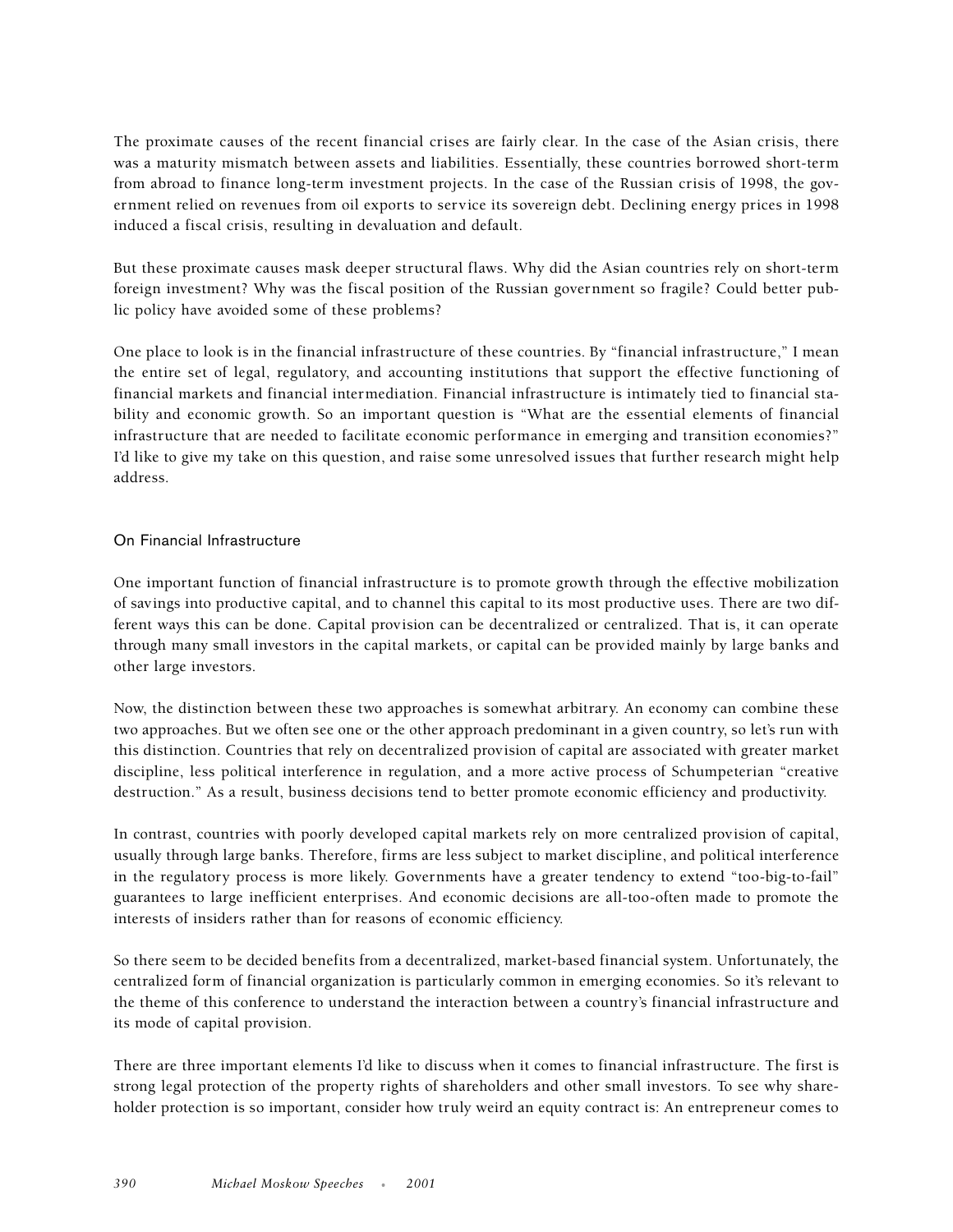you and says, "Invest your money with me, and I'll pay you dividends whenever I feel like it." Why would any small investor enter into such a contract? For small investors to participate in capital markets as outside shareholders, they need to be confident that they will be protected from fraud; that they will receive timely and accurate information; that their rights will be honored in any bankruptcy proceeding; and, more generally, that the playing field is fair.

While a legal system that protects the rights of small investors is perhaps most important, accounting and regulatory infrastructures are also vital. These three elements — legal, accounting, and regulatory, act like three legs of a stool underpinning the financial system. I'd like to consider each of these elements in turn, and see what lessons we might learn about them from the recent crises in emerging markets.

# Role of Legal Infrastructure

First, let's consider the role of legal infrastructure. A well-functioning legal system allows small claimants, both creditors and shareholders, to have their rights enforced. Two important elements in such a system are a well-functioning bankruptcy law, and an efficient litigation system.

Why are bankruptcy procedures so important? Property rights are generally clear when a firm is functioning well. But when the firm can no longer pay its bills, the enforcement of property rights becomes more critical. Different claimants are trying to divide up an inadequate pie. This is the role of bankruptcy law. And by overseeing the orderly dissolution of firms, bankruptcy law plays an essential part in the process of Schumpeterian creative destruction. Capital is recycled from less efficient to more efficient uses.

Bankruptcy procedures were problematic in the countries hardest hit by the recent crises. The Indonesian bankruptcy law was written in 1905 in Dutch, and had never been translated into the native language. In Thailand, there was a great deal of uncertainty whether a creditor's interests would be protected in a bankruptcy proceeding. As a result, creditors refused to provide funds to debtors experiencing temporary liquidity shortfalls. Korea had a business culture that regarded bankruptcy of large corporations as a national embarrassment. As a result, the bankruptcy law was rarely used, and insolvent companies were usually handled politically. Finally, the Russian bankruptcy code was applied very infrequently. As an anonymous Russian commentator recently noted, "when an entire country is insolvent, implementing bankruptcy is a delicate business."

Of course, an effective legal infrastructure requires that the laws be enforced consistently. And to apply them the judiciaries must command public confidence. Here again, the countries involved in recent crises provide instructive examples. The litigation process in Thailand was extremely costly and time-consuming. So it was generally avoided. In Indonesia and Russia, the courts were regarded by many as unreliable, with bribery and corruption all too common. A former State Enterprises Minister in the Indonesian government even described his country's judges as "auctioneers who hand down verdicts to the highest bidder." In many countries of the former Soviet Union, much of the economy has been driven underground, away from rule of law. Clearly, a legal code does little good if the enforcement mechanism is compromised.

#### Role of Accounting Infrastructure

The second element in a well-functioning financial infrastructure is a set of accounting rules that give outside investors high-quality information. Obviously, market discipline cannot take place without adequate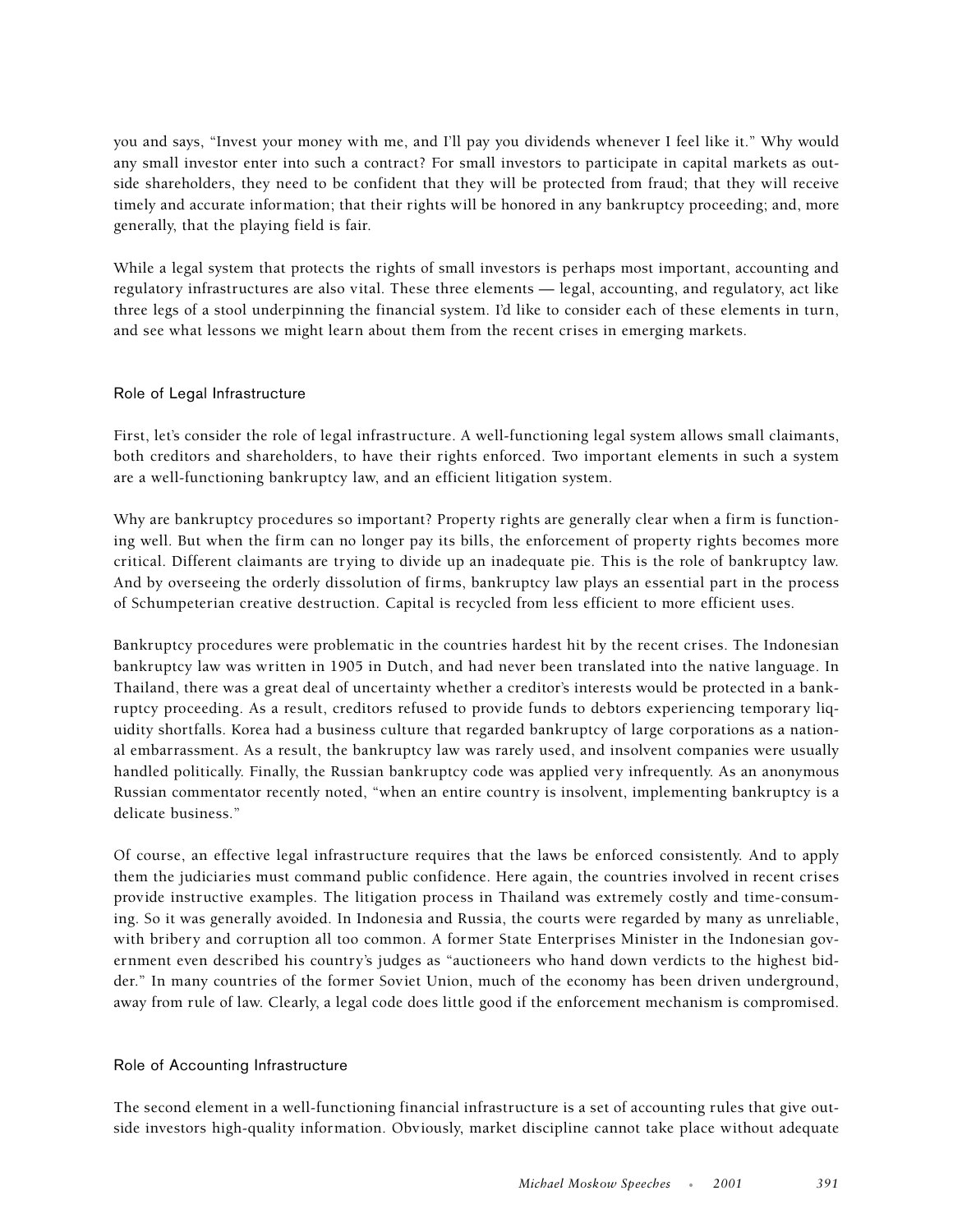disclosure of information about a firm's operations. Indeed, disclosure standards represent the "third pillar" of the Basel Committee's proposed revision of bank capital standards. When founded on high-quality standards for disclosure and transparency, accounting systems give investors confidence in the credibility of financial reporting. Without investor confidence, markets cannot thrive.

Economies with decentralized shareholders are associated with high-quality financial disclosure. Concentrated ownership is associated with a poorer quality of disclosure. But, it is not clear which causes which. Atomistic investors demand greater disclosure, and vote "with their feet" if it is not forthcoming. Thus, market pressure can force better accounting standards even without government action. As an example, consider the "Neuer Markt": Germany's "New Market", established by the Frankfurt Stock Exchange to foster small high-tech companies. This new market imposes stricter accounting standards than generally required of German businesses. No laws or government regulations required this. The firms listed in this market voluntarily took on these standards because they wanted to attract investors, and these investors demanded high-quality information.

In contrast, economies that rely on centralized capital provision generally see less pressure for public disclosure. For example, the typical equity firm in East Asia is a business group characterized by family crossholdings. These firms are funded by bank loans, with little outside equity participation. When information needs to be disseminated about a firm's performance, it is shared informally among these large shareholders and large creditors. Without outside investors, there is little demand for better public disclosure.

Thus, we have a self-reinforcing cycle: Economies characterized by small investors demand high quality standards for public disclosure. In turn, this fosters the further development of capital markets conducive to small shareholders. In contrast, economies with more centralized capital provision do not generate a demand for standards of public disclosure. This retards the development of open capital markets, further impeding the participation of small investors.

#### Role of Regulatory Infrastructure

A final element of financial infrastructure is the system of regulation. How should the regulatory system be structured to be maximally effective? A first requirement is independence from the political process. Connected lending thrives when bank examiners are subject to political pressures. A second requirement is that there be incentives for proactive supervision. This often means allowing regulators to close banks that still have positive net worth. In the United States, we've taken a major step in this direction with the enactment of FDICIA. It mandates prompt corrective action for inadequately capitalized banks. I'm pleased to say that the Federal Reserve Bank of Chicago, through its annual Bank Structure Conference, served as an incubator of this important policy initiative.

Third, bank supervisors themselves must be accountable. Supervisors and examiners must be seen to be acting vigilantly in the public interest. Fourth, supervisors must focus not only on a bank's risk position, but also on the process of risk management. This new theme is receiving strong support from the proposed revisions to the Basel capital standards. The proposal contains incentives for banks to improve their riskmanagement technologies.

A final point is that, to the greatest extent possible, financial supervision should exploit the market. Market prices can be used to enhance regulation. For example, research at the Chicago Fed shows that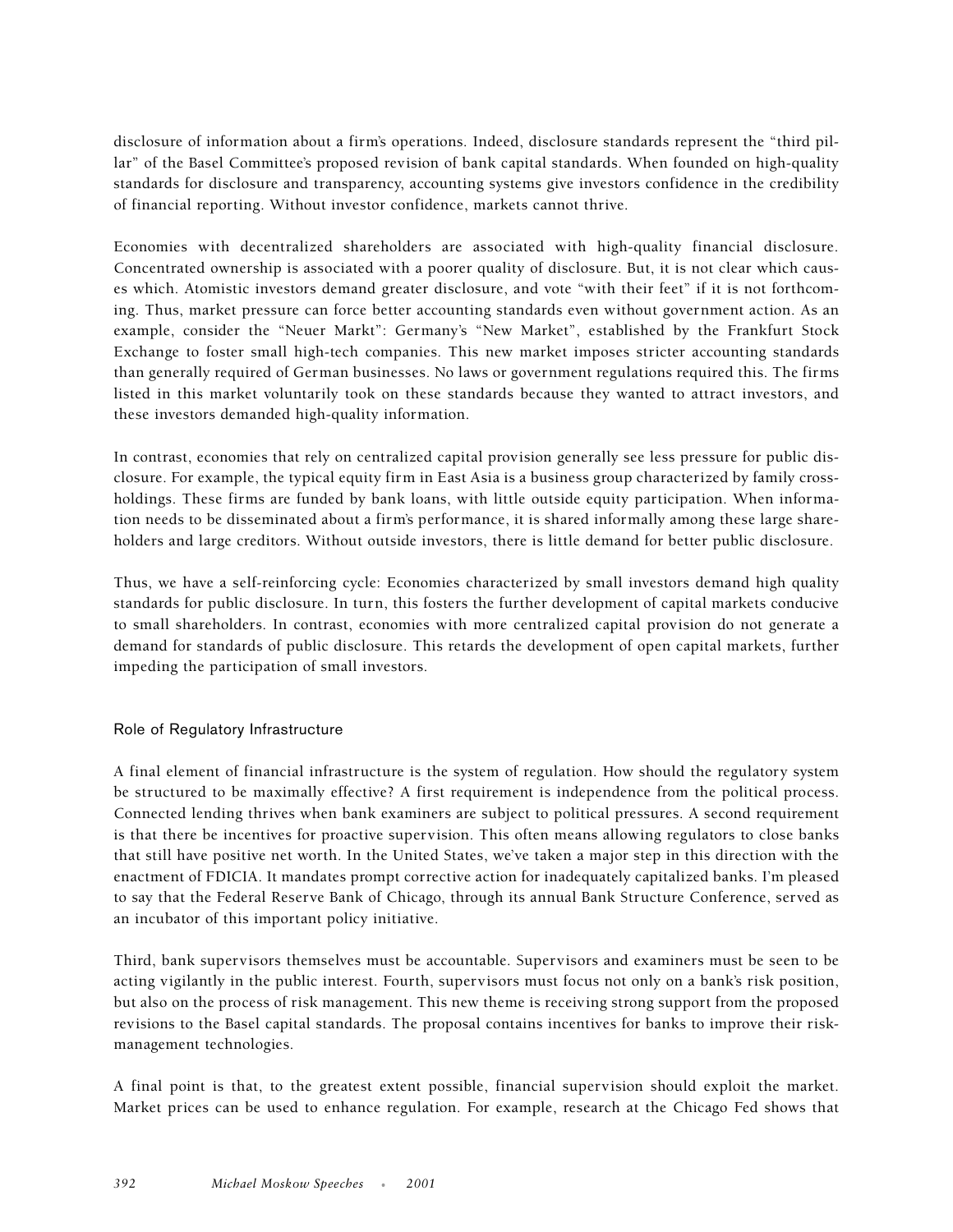yields on subordinated debt issued by banks provide valuable information on bank conditions. This information can be used to supplement the data collected during regular bank examinations. In addition, market discipline can promote stability. For example, research presented at our most recent Bank Structure Conference indicates that countries with more extensive deposit insurance coverage are actually more likely to suffer banking crises.

# Is Western-style financial infrastructure necessarily appropriate for all emerging economies?

In the past few minutes, I've discussed a number of reasons why decentralized provision of capital is conducive to superior economic performance, and why a well-developed financial infrastructure is important for decentralized capital provision to take hold. The extensive research that underlies these conclusions is fascinating to me as a policy maker because it says that policy matters. It says that well-designed public policy affecting financial infrastructure can increase economic growth and standards of living.

However, we must tread lightly when we consider making policy recommendations. There may be some elements of financial infrastructure that work well in developed economies but are not appropriate for emerging economies. Developing economies often have vast disparities of wealth. It may be unrealistic to expect that capital markets composed of small investors could provide a significant amount of capital. It may be that, at some stages of development, the natural way to mobilize capital is through large financial intermediaries. Economic historians point out that the United States had a substantial degree of bank dependence during our period of rapid industrialization in the last half of the 19th century.

More generally, financial institutions may serve rather different functions in emerging economies than they do in developed economies. Legal, accounting, and regulatory practices should reflect these differences. Let me give an example from a study soon to be published by the Chicago Fed. The study shows how a large agricultural development bank in Thailand acts both as lender and insurer for small farmers. Specifically, if a farmer is unable to repay his loan due to circumstances beyond his control, the loan is extended and interest on the loan is deferred. While the bank has an excellent recovery record on these deferred loans, it can take up to four years to recover the full principal. As a result, they fully write off loans only when they are past due for more than four years. In contrast, standard banking practice in the United States would typically write off a loan if it were only ninety days past due. If this American practice were imposed on the Thai development bank, it might well deter the bank from serving its vital insurance role.

Attempts to impose Western-style standards on emerging or transition economies may do more harm than good if important elements of the package are left out. In Russia, for instance, an elaborately designed "Western" legal code was put in place after the fall of communism. However, the code failed to protect the rights of property owners: The country lacked a well-functioning judicial system to enforce the laws. To implement structural reforms in this sort of piecemeal fashion may end up like the old joke about "British traffic reform": The British government decides that people should drive on the right side of the road. But, to implement the reform gradually… they decide to start with only the busses.

So it may be unrealistic to regard Western style financial infrastructure as a one-size-fits-all prescription for all countries. Any application of the principles of sound financial infrastructure to emerging economies must take the specific conditions of that country into consideration. Still, there are basic principles that can guide us as policymakers. First, the legal system must clearly define and protect property